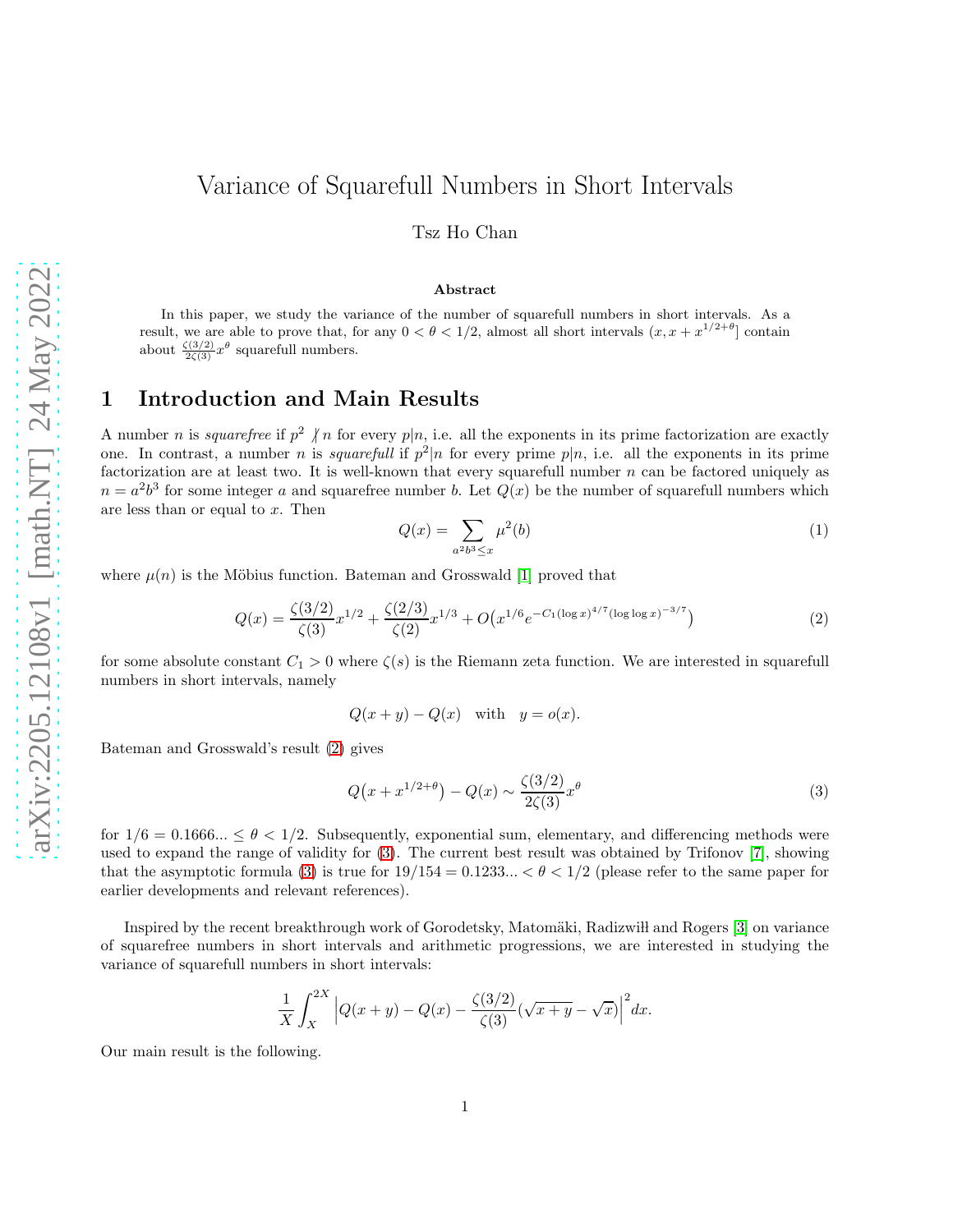**Theorem 1** *Given*  $\epsilon > 0$ ,  $X > 1$  *and*  $H < X^{1/2-\epsilon}$ *. With*  $y = 2\sqrt{x}H + H^2$ *,* 

$$
\frac{1}{X} \int_{X}^{2X} \left| Q(x+y) - Q(x) - \frac{\zeta(3/2)}{\zeta(3)} H \right|^2 dx \ll_{\epsilon} H^{1.799} X^{2\epsilon}.
$$

*Note:*  $\sqrt{x+y} - \sqrt{x} = H$  *(which explains our choice of y).* 

Define

$$
S := \left\{ X \le x \le 2X : \left| Q(x+y) - Q(x) - \frac{\zeta(3/2)}{\zeta(3)} H \right| > H^{0.8995} X^{1.001\epsilon} \right\}.
$$

Then Theorem [1](#page-0-2) implies  $|S| \cdot (H^{0.8995} X^{1.001\epsilon})^2 \ll_{\epsilon} X \cdot H^{1.799} X^{2\epsilon}$  where  $|S|$  stands for the measure of S. Hence,  $|S| \ll_{\epsilon} X^{1-0.002\epsilon}$  which gives the following.

Corollary 1 *Given*  $\epsilon > 0$ ,  $X > 1$  *and*  $X^{10\epsilon} < H < X^{1/2-\epsilon}$ *. With*  $y = 2\sqrt{x}H + H^2$ *,* 

<span id="page-1-0"></span>
$$
Q(x+y) - Q(x) = \frac{\zeta(3/2)}{\zeta(3)}H + O_{\epsilon}(H^{0.8995}X^{1.001\epsilon})
$$

*for almost all*  $x \in [X, 2X]$ *. Note:*  $H > X^{10\epsilon}$  *is to ensure that the error term is smaller than the main term.* 

Since  $\epsilon$  can be arbitrarily small, Corollary [1](#page-1-0) immediately implies

**Corollary 2** For any  $0 < \theta < 1/2$ , the asymptotic formula [\(3\)](#page-0-1) is true for almost all  $x \in [X, 2X]$ .

In both corollaries, almost all means all  $x \in [X, 2X]$  apart from a set of measure  $o(X)$ . Hence, we confirm the expected count [\(3\)](#page-0-1) of squarefull numbers in short intervals almost surely. We did not minimize the exponents 1.799 and 0.8995 with our method as we believe that Theorem [1](#page-0-2) is far from the truth. One future direction of research is to lower these exponents to something below 1. Based on Propositions [2](#page-2-0) and [3](#page-2-1) below, we suspect the following.

Conjecture 1 *Given*  $\epsilon > 0$ ,  $X > 1$  *and*  $H < X^{1/2-\epsilon}$ *. With*  $y = 2\sqrt{x}H + H^2$ *,* 

$$
\frac{1}{X} \int_{X}^{2X} \left| Q(x+y) - Q(x) - \frac{\zeta(3/2)}{\zeta(3)} H \right|^2 dx \sim \frac{\zeta(4/3)}{\zeta(2)} \int_{0}^{\infty} \left( \frac{\sin \pi y}{\pi y} \right)^2 y^{1/3} dy \cdot H^{2/3}.
$$

Another direction of inquiry is to study the variance of squarefull numbers over arithmetic progressions. However, the method of Gorodetsky, Matomäki, Radizwill and Rogers [\[3\]](#page-11-2) cannot be applied directly as they made use of Poisson summation which does not translate easily into the "non-linear" situation involving squarefull numbers.

Recently, Matomäki and Radizwi l [\[6\]](#page-11-3) made an important discovery on multiplicative function  $f(n)$  with  $-1 \leq f(n) \leq 1$  by showing that the local average of f on (almost all) short interval [x, x + h] is close to its global average between  $[X, 2X]$ . It would be interesting to see if similar behavior holds for multiplicative functions supported on squarefull numbers or other sparse sequences.

Our proof of Theorem [1](#page-0-2) uses different strategies based on various sizes of  $H$ . For large  $H$ , one can simply apply Bateman and Grosswald's asymptotic formula  $(2)$ . For medium  $H$ , we apply the following proposition which is based on earlier work of Huxley and Trifonov [\[5\]](#page-11-4) in studying squarefull numbers in short intervals.

**Proposition 1** *For*  $X \le x \le 2X$  *and*  $X^{0.14697} < H \le X^{0.18529}$ *, we have* 

<span id="page-1-1"></span>
$$
Q(x+y) - Q(x) = \frac{\zeta(3/2)}{\zeta(3)}H + O\big(H^{0.8995}\big)
$$

*when*  $y = 2\sqrt{x}H + H^2$ .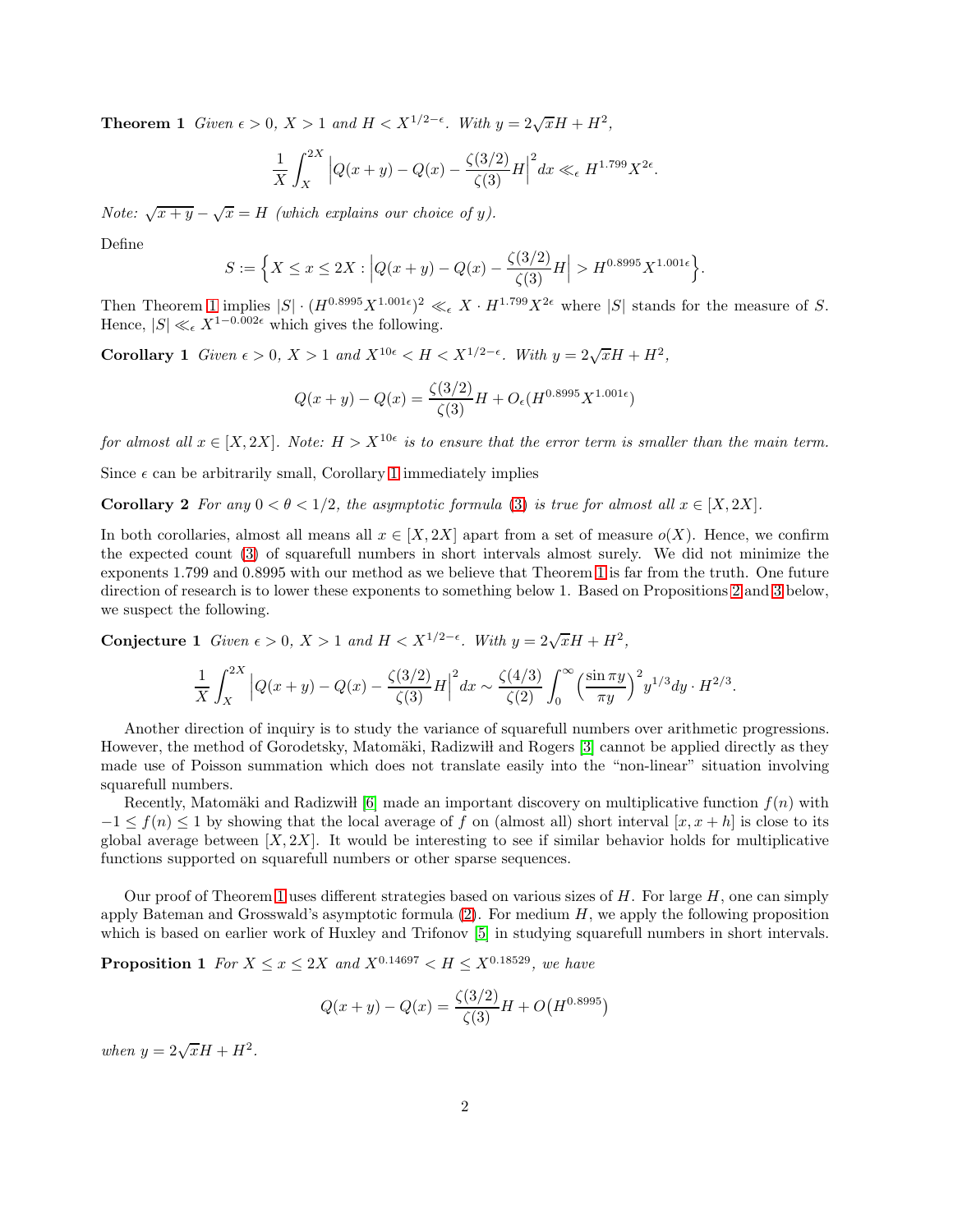For small H, we establish the following two propositions by means of smooth weights as in [\[3\]](#page-11-2).

**Proposition 2** Given a parameter  $\lambda > 0$ . Then, for  $H \leq X^{\frac{1}{6(1+2\lambda)}}$  and  $y = 2\sqrt{x}H + H^2$ ,

<span id="page-2-0"></span>
$$
\frac{1}{X} \int_{X}^{2X} \left| Q(x+y) - Q(x) - \frac{\zeta(3/2)}{\zeta(3)} H \right|^2 dx
$$
  
=  $(1 + O_{\epsilon}(X^{-\epsilon/2})) 2H^2 \sum_{b \le X^{1/3}/H^{\lambda}} \frac{\mu^2(b)}{b^3} \sum_{n \ge 1} S \left( \frac{nH}{b^{3/2}} \right)^2 + O_{\epsilon} \left( (H^{3\lambda} + H^{2-3\lambda} + H^{0.2468}) X^{2\epsilon} \right)$ 

<span id="page-2-1"></span>**Proposition 3** *Given*  $\epsilon > 0$  *and*  $\lambda > 0$ *. For*  $1 \leq H \leq X^{1/2}$ *,* 

$$
2H^2 \sum_{b \le X^{1/3}/H^\lambda} \frac{\mu^2(b)}{b^3} \sum_{n \ge 1} S\left(\frac{nH}{b^{3/2}}\right)^2 = H^{2/3} \frac{\zeta(4/3)}{\zeta(2)} \int_0^\infty S(y)^2 y^{1/3} dy + O_\epsilon\left(\frac{H^{1+\lambda/2+\epsilon/4}}{X^{1/6}} + H^{2/3-\epsilon/6}\right)
$$

*where*  $S(x) = \frac{\sin \pi x}{\pi x}$ .

This paper is organized as follows. First, we will give explicit construction of certain smooth weights and include some needed lemmas. Then we will prove Propositions [1,](#page-1-1) [2](#page-2-0) and [3.](#page-2-1) At the end, we will combine everything together to derive Theorem [1.](#page-0-2)

**Notation.** We use [x] and ||x|| to denote the integer part of x and the distance between x and the nearest integer respectively. The symbols  $f(x) = O(g(x))$ ,  $f(x) \ll g(x)$  and  $g(x) \gg f(x)$  are equivalent to  $|f(x)| \leq Cg(x)$  for some constant  $C > 0$ .  $f(x) \approx g(x)$  means that  $C_1 f(x) \leq g(x) \leq C_2 f(x)$  for some constants  $0 < C_1 < C_2$ .  $f(x) \sim g(x)$  means that  $\lim_{x\to\infty} f(x)/g(x) = 1$ . Finally  $f(x) = O_{\lambda}(g(x))$ ,  $f(x) \ll_{\lambda} g(x), g(x) \gg_{\lambda} f(x)$  or  $g(x) \asymp_{\lambda} f(x)$  mean that the implicit constant may depend on  $\lambda$ .

### 2 Construction of smooth functions and some lemmas

Let

$$
u(x) := \begin{cases} 1, & \text{if } x \ge 0, \\ 0, & \text{if } x < 0, \end{cases} \quad \text{and} \quad r_L(x) := \begin{cases} \frac{1}{L}, & \text{if } 0 \le x \le L, \\ 0, & \text{otherwise} \end{cases}
$$

for some parameter  $0 < L \leq X$ . Recall the definition of the convolution of two integrable real-valued functions  $f$  and  $g$  as

$$
(f * g)(x) := \int_{-\infty}^{\infty} f(x - u)g(u)du.
$$

We define  $u_k(x)$  recursively as follows:

$$
u_0(x) = u(x)
$$
, and  $u_{k+1}(x) = (u_k * r_L)(x)$  for integer  $k \ge 1$ .

One can show that  $0 \le u_k(x) \le 1$  on  $[0, \infty)$  and  $u_k(x) = 1$  when  $x \in [kL, \infty)$ . Also, one can prove inductively that  $u_k(x)$  is  $k-1$  times continuously differentiable for  $k \geq 2$  and satisfies the derivative bound  $u_k^{(i)}$  $\binom{i}{k}(x) \ll k \frac{1}{L^i}$ for  $1 \leq i \leq k-1$  by using  $(f*g)' = f'*g$  repeatedly. In fact, one can derive an explicit formula for  $u_{k+1}(\tilde{x})$ via Laplace transform  $\mathcal L$  and its properties as follows:

$$
\mathcal{L}\{u_{k+1}(x)\} = \mathcal{L}\{u(x)\} \cdot \mathcal{L}\{r_L(x)\}^k = \frac{1}{s} \cdot \left[\frac{1}{L} \cdot \frac{1 - e^{-Ls}}{s}\right]^k = \frac{1}{L^k} \cdot \frac{(1 - e^{-Ls})^k}{s^{k+1}}
$$

$$
= \frac{1}{k!L^k} \sum_{i=0}^k (-1)^i \binom{k}{i} \frac{k!e^{-iLs}}{s^{k+1}},
$$

$$
u_{k+1}(x) = \mathcal{L}^{-1}\left\{\frac{1}{k!L^k} \sum_{i=0}^k (-1)^i \binom{k}{i} \frac{k!e^{-iLs}}{s^{k+1}}\right\} = \frac{1}{k!L^k} \sum_{i=0}^k (-1)^i \binom{k}{i} u(x - iL)(t - iL)^k.
$$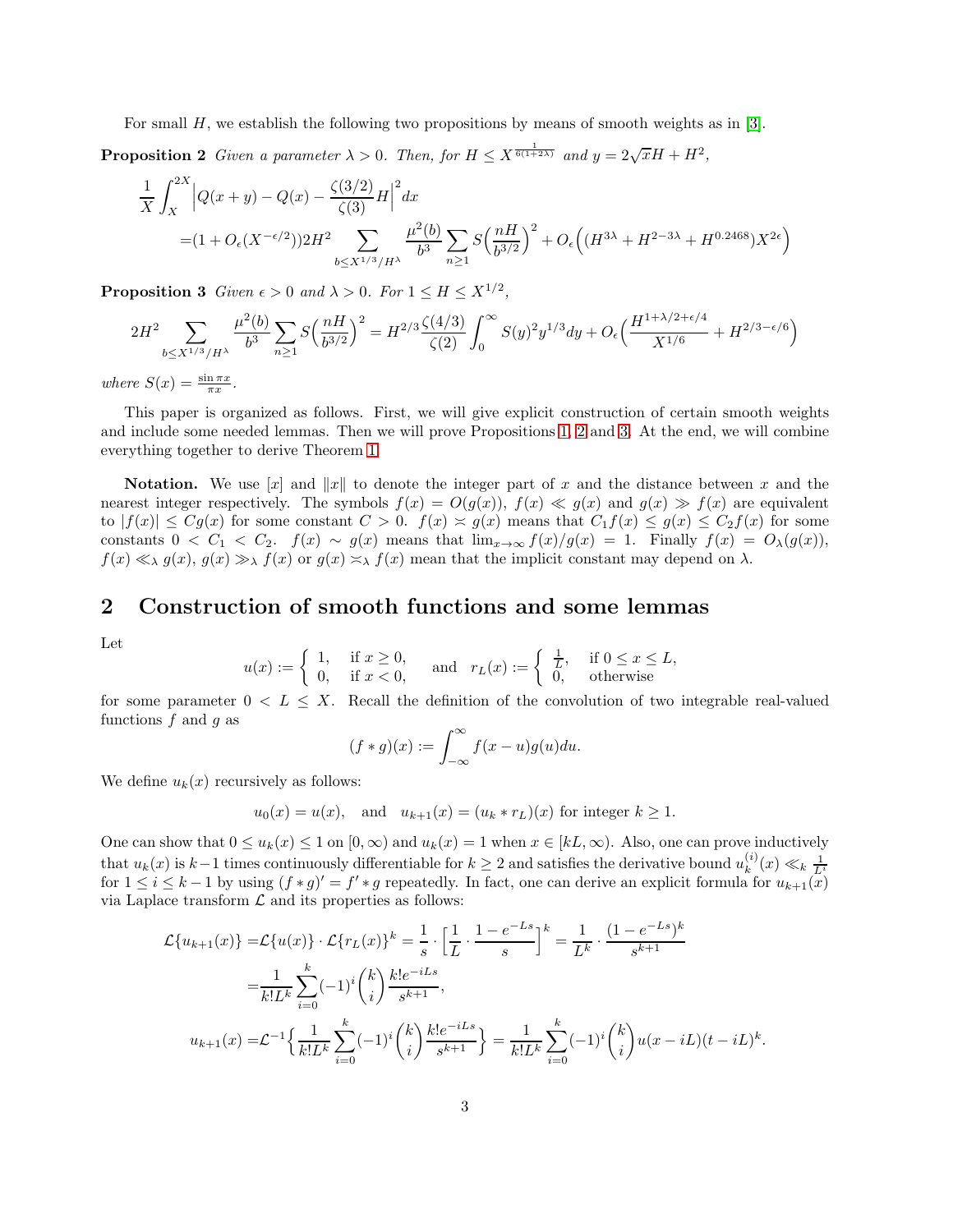For  $0 < L < X/(2k)$ , we define the smooth weight functions

$$
\sigma_{k,X,L}^-(x) := \frac{1}{2} [u_k(x - X) + u_k(2X - x)] \text{ and } \sigma_{k,X,L}^+(x) := \frac{1}{2} [u_k(x - X + kL) + u_k(2(X + kL) - x)].
$$

One can verify that  $0 \le \sigma_{k,X,L}^-(x) \le 1$  and  $0 \le \sigma_{k,X,L}^+(x) \le 1$  are supported on  $[X,2X]$  and  $[X-kL,2X+kL]$ respectively. Moreover,  $\sigma_{k,X,L}^-(x) = 1$  for  $x \in [X + kL, 2X - kL]$  and  $\sigma_{k,X,L}^+(x) = 1$  for  $x \in [X, 2X]$ . One also has the derivative conditions:

$$
\frac{d^i \sigma_{k,X,L}^{\pm}(x)}{dx^i} \ll_k \frac{1}{L^i} \text{ for } 1 \le i \le k-1.
$$

We will need the following lemma to show that oscillatory integral of certain smooth function is small.

**Lemma 1** *Suppose*  $K > 1$  *is some large integer. Let*  $H \geq 1$ ,  $W, Q, L, R > 0$  *satisfying*  $QR/\sqrt{H} > 1$  *and*  $RL > 1$ *. Suppose that*  $w(t)$  *is a smooth function with support on*  $[\alpha, \beta]$  *satisfying* 

$$
w^{(j)}(t) \ll_j WL^{-j}
$$
 for  $j = 0, 1, 2, ..., K$ .

*Suppose*  $h(t)$  *is a smooth function on*  $[\alpha, \beta]$  *such that*  $|h'(t)| \geq R$  *and* 

$$
h^{(j)}(t) \ll_j HQ^{-j}, \quad \text{for } j = 2, 3, ..., 2K - 1.
$$

*Then the integral*

<span id="page-3-0"></span>
$$
I=\int_{-\infty}^{\infty}w(t)e^{ih(t)}dt
$$

*satisfies*

$$
I \ll_K (\beta - \alpha)W[(QR/\sqrt{H})^{-K} + (RL)^{-K}].
$$

Proof: This is basically Lemma 8.1 in [\[2\]](#page-11-5) but we give the proof here for completeness. Note that we do not require w to be infinitely differentiable or in Schwartz class. Since w has compact support and  $h'$  is non-zero, repeated integration by parts gives

$$
I = \int_{-\infty}^{\infty} w(t) d \frac{e^{ih(t)}}{ih'(t)} = \int_{-\infty}^{\infty} \frac{w'(t)}{ih'(t)} e^{ih(t)} dt = \int_{-\infty}^{\infty} \frac{w'(t)}{ih'(t)} d \frac{e^{ih(t)}}{ih'(t)}
$$
  
\n
$$
= \int_{-\infty}^{\infty} \frac{1}{ih'(t)} \left( \frac{w''(t)}{ih'(t)} - \frac{w'(t)h''(t)}{ih'(t)^2} \right) e^{ih(t)} dt
$$
  
\n
$$
= \int_{-\infty}^{\infty} \left( -\frac{w''(t)}{h'(t)^2} + \frac{w'(t)h''(t)}{h'(t)^3} \right) d \frac{e^{ih(t)}}{ih'(t)}
$$
  
\n
$$
= \int_{-\infty}^{\infty} \frac{1}{ih'(t)} \left( -\frac{w'''(t)}{h'(t)^2} + \frac{2w''(t)h''(t)}{h'(t)^3} + \frac{w''(t)h''(t)}{h'(t)^3} + \frac{w'(t)h'''(t)}{h'(t)^3} - \frac{3w'(t)h''(t)^2}{h'(t)^4} \right) e^{ih(t)} dt
$$
  
\n
$$
= \int_{-\infty}^{\infty} \left( -\frac{w'''(t)}{ih'(t)^3} + \frac{3w''(t)h''(t)}{ih'(t)^4} + \frac{w'(t)h'''(t)}{ih'(t)^4} - \frac{3w'(t)h''(t)^2}{ih'(t)^5} \right) d \frac{e^{ih(t)}}{ih'(t)}
$$
  
\n...  
\n
$$
= \int_{-\infty}^{\infty} \sum_{\nu=K}^{2K-1} \frac{\nu}{\mu} \frac{w^{(\mu)}(t)}{h'(t)^{\nu}} \sum_{2\gamma_2+3\gamma_3+\cdots+\nu\gamma_{\nu}=\nu-\mu} c_{\nu,\mu,\gamma_2,\gamma_3,\cdots,\gamma_{\nu}} h^{(2)}(t)^{\gamma_2} h^{(3)}(t)^{\gamma_3} \cdots h^{(\nu)}(t)^{\gamma_{\nu}} e^{ih(t)} dt
$$

for some absolute coefficients  $c_{\nu,\mu,\gamma_2,\gamma_3,\cdots,\gamma_\nu} \in \mathbb{C}$ . Hence,

$$
|I| \ll_K (\beta - \alpha)W \sum_{\nu=K}^{2K-1} R^{-\nu} \sum_{\mu=1}^{\nu} L^{-\mu} \frac{H^{(\nu-\mu)/2}}{Q^{\nu-\mu}}
$$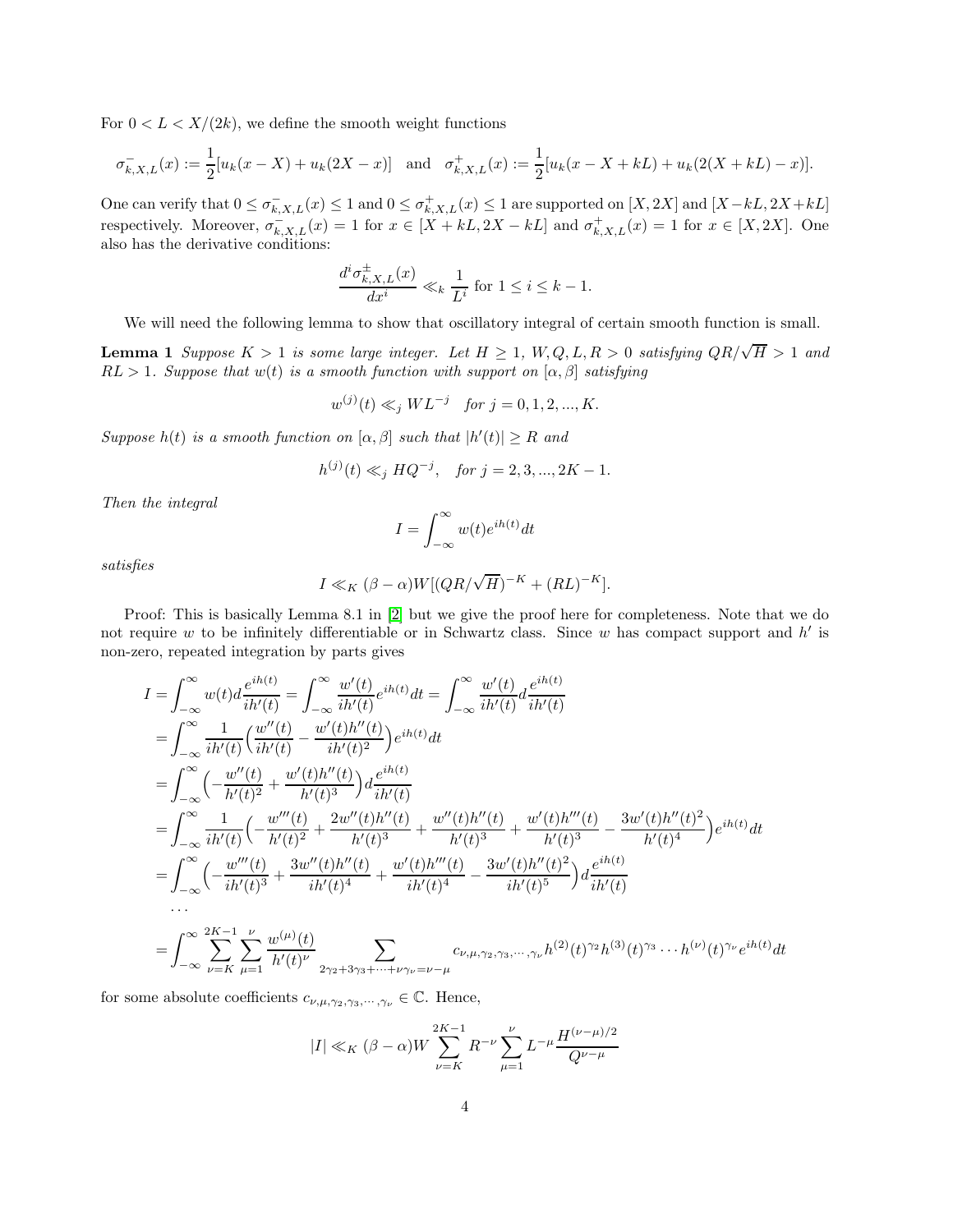which gives the lemma.

<span id="page-4-0"></span>We also need the following three lemmas to count squarefull numbers in short intervals for medium size  $H$ .

**Lemma 2** *Given*  $\epsilon > 0$ *. Let*  $x > 1$ ,  $\epsilon > 0$ ,  $\sqrt{x} \le \epsilon_0^3 y \le \epsilon_0^5 x$ , and  $y = x^{1/2+\theta} = 2\sqrt{x}H + H^2$ *. Then* 

$$
Q(x + y) - Q(x) = \frac{\zeta(3/2)}{2\zeta(3)}x^{\theta} + O(\epsilon_0 x^{\theta}) + O(R_1 + R_2)
$$

where  $R_1$  is the number of pairs of positive integers  $(m, k)$  with  $\epsilon_0 x^{\theta} < m \leq x^{1/5}$  and  $x < m^2 k^3 \leq x + y$ while  $R_2$  is the number of pairs of positive integers  $(m, k)$  with  $\epsilon_0 x^{\theta} < k \leq x^{1/5}$  and  $x < m^2 k^3 \leq x + y$ .

<span id="page-4-1"></span>Proof: This is Lemma 5 in [\[5\]](#page-11-4).

**Lemma 3** Let  $F(u)$  be a real function with three continuous derivatives for  $1 \le u \le 2$ , with  $F''(u)$  and  $F^{(3)}(u)$  *non-zero.* Let A be a positive integer and N be a real number with  $N \geq A$ , and let

$$
\Delta = \frac{N}{A^2} \min_{1 \le a \le 2} |F''(a)|.
$$

*Suppose that*  $\Delta < 1$ *. Then for* 

$$
0 \le \delta \le \frac{1}{2}\sqrt{\Delta},
$$

*the number of integers*  $a \in \{A, A+1, ..., 2A\}$  *for which there exists an integer n with* 

$$
\left| n - NF\left(\frac{a}{A}\right) \right| \le \delta
$$

*is*

$$
O\Big(1+\Delta^{3/10}A^{9/10}(\log A)^{1/2}+\Delta^{4/11}A^{10/11}(\log A)^{5/11}+\delta^{1/8}\Delta^{3/8}A(\log A)^{5/8}+\delta^{1/7}\Delta^{1/7}A^{6/7}(\log A)^{5/7}+\delta^{2/5}\Delta^{1/5}A\log A+\delta A\Big).
$$

<span id="page-4-2"></span>Proof: This is Theorem 2 in  $[5]$  with slightly different notation. Even though N was stated to be an integer in [\[5\]](#page-11-4), one can check that it also works with real number  $N \geq A$ .

**Lemma 4** Let  $F(u)$  be a real funcion with continuous non-zero derivatives up to the fourth order for  $1 \leq$  $u \leq 2$ *. Let* A *be a positive integer and* N *be a positive real number and let*  $\delta \geq 0$ *. If* 

$$
\delta < c \min\Bigl(\frac{N}{A}, \frac{N}{A^2} + \frac{1}{N}\Bigr)
$$

*where* c is a positive constant constructed from the derivatives of  $F(u)$ , then the number of integers a ∈ {A, A + 1, ..., 2A} *for which there exists an integer* n *with*

$$
\left| n - NF\left(\frac{a}{A}\right) \right| \le \delta
$$

*is*

$$
O(A^{1/2}N^{1/6} + \delta^{1/4}A^{1/2}N^{1/4} + \delta^{1/3}A^{2/3}N^{1/6} + \delta A).
$$

Proof: This is the  $r = 2$  case of Theorem 6 in [\[4\]](#page-11-6) with slightly different notation.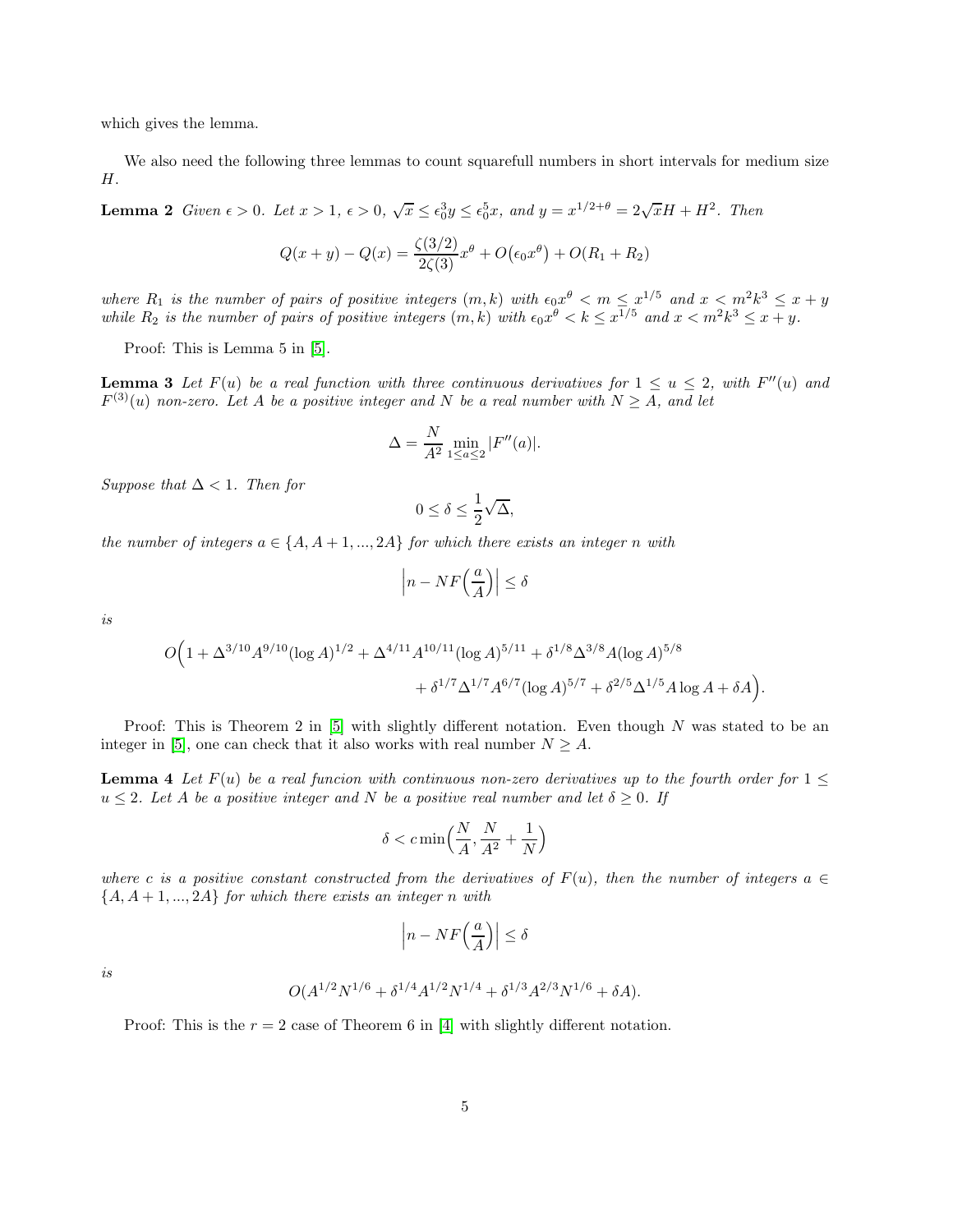#### 3 Proof of Proposition [1](#page-1-1)

We follow the proof of Theorem 2 in [\[5\]](#page-11-4) closely with a substantially smaller choice of  $\epsilon_0 = H^{-0.1005}$ . When  $X \leq x \leq 2X, X^{0.14697} < H \leq X^{0.18529}$  $X \leq x \leq 2X, X^{0.14697} < H \leq X^{0.18529}$  $X \leq x \leq 2X, X^{0.14697} < H \leq X^{0.18529}$ , one can check that the condition  $\sqrt{x} \leq \epsilon_0^3 y \leq \epsilon_0^5 x$  in Lemma 2 is satisfied as  $y = 2\sqrt{x}H + H^2 = x^{1/2+\theta}$  $y = 2\sqrt{x}H + H^2 = x^{1/2+\theta}$  $y = 2\sqrt{x}H + H^2 = x^{1/2+\theta}$ . Hence, we can apply Lemma 2 to count  $Q(x+y) - Q(x)$ . Note that the main term and first error term in Lemma [2](#page-4-0) give

$$
\frac{\zeta(3/2)}{2\zeta(3)}\left(2H + \frac{H^2}{\sqrt{x}}\right) + O(H^{0.8995}) = \frac{\zeta(3/2)}{\zeta(3)}H + O(H^{0.8995})
$$

by our choice of  $\epsilon_0$  and  $H \leq X^{0.18529}$ .

To estimate  $R_1$  in Lemma [2](#page-4-0) (which was wrongly attributed as  $R_2$  in [\[5\]](#page-11-4)), we divide  $\epsilon_0(2H + H^2/\sqrt{x})$  $a \leq x^{1/5}$  into dyadic intervals  $(A, 2A]$  with  $H^{0.8995} \ll A \leq x^{1/5}/2 \leq X^{1/5}$ . We want to count the number of integer pairs  $(a, b)$  such that  $\frac{x^{1/3}}{a^{2/3}} < b \leq \frac{(x+y)^{1/3}}{a^{2/3}}$  which implies  $\left\| \frac{x^{1/3}}{a^{2/3}} \right\| \leq \frac{(x+y)^{1/3}}{a^{2/3}} - \frac{x^{1/3}}{a^{2/3}} \leq \frac{y}{3x^{2/3}A^{2/3}}$ . Set

$$
F(u) = \frac{1}{u^{2/3}}, \ N = \frac{x^{1/3}}{A^{2/3}} \ge A, \ \ \Delta = \frac{10x^{1/3}}{9 \cdot 2^{8/3} A^{8/3}}, \ \ \delta = \frac{H}{x^{1/6} A^{2/3}}
$$

.

.

One can check that  $\delta \leq \sqrt{\Delta}/2$  as  $A \leq X^{1/5}$  and  $H \leq X^{0.18529}$ . Hence, Lemma [3](#page-4-1) gives a bound of

$$
O\Big(\Big(X^{1/10}A^{1/10}+\frac{X^{4/33}}{A^{2/33}}+\frac{H^{1/8}X^{5/48}}{A^{1/12}}+H^{1/7}X^{1/42}A^{8/21}+H^{2/5}A^{1/5}+\frac{HA^{1/3}}{X^{1/6}}\Big)\log X\Big).
$$

Summing over dyadic intervals, we have  $R_1 \ll H^{0.8995}$  within our range of H.

To estimate of  $R_2$  in Lemma [2](#page-4-0) (which was wrongly attributed as  $R_1$  in [\[5\]](#page-11-4)), we divide  $\epsilon_0(2H + H^2/\sqrt{x})$  $a \leq x^{1/5}$  into dyadic intervals  $(A, 2A]$  with  $H^{0.8995} \ll A \leq x^{1/5}/2 \leq X^{1/5}$ . We want to count the number of integer pairs  $(b, a)$  such that  $\frac{x^{1/2}}{a^{3/2}} < b \leq \frac{(x+y)^{1/2}}{a^{3/2}}$  which implies  $\left\| \frac{x^{1/2}}{a^{3/2}} \right\| \leq \frac{(x+y)^{1/2}}{a^{3/2}} - \frac{x^{1/2}}{a^{3/2}} \leq \frac{y}{2x^{1/2}A^{3/2}}$ . Set

$$
F(u) = \frac{1}{u^{3/2}}, \ \ N = \frac{x^{1/2}}{A^{3/2}} \ge A, \ \ \Delta = \frac{15x^{1/2}}{4 \cdot 2^{7/2} A^{7/2}}, \ \ \delta = \frac{2H}{A^{3/2}}
$$

One can check that  $\delta \leq \sqrt{\Delta}/2$  as  $A \leq X^{1/5}$  and  $H \leq X^{0.18529}$ . Hence, Lemma [3](#page-4-1) gives a bound of

$$
O\Big(\Big(\frac{X^{3/20}}{A^{3/20}}+\frac{X^{2/11}}{A^{4/11}}+\frac{H^{1/8}X^{3/16}}{A^{1/2}}+H^{1/7}X^{1/14}A^{1/7}+\frac{H^{2/5}X^{1/10}}{A^{3/10}}+\frac{H}{A^{1/2}}\Big)\log X\Big).
$$

Summing over dyadic intervals with  $X^{0.15735} \leq A \leq X^{1/5}$  gives  $O(H^{0.8995})$  such integer pairs within our range of H. When  $A < X^{0.15735}$  and  $H \leq X^{0.18529}$ , one can verify that the condition on  $\delta$  in Lemma [4](#page-4-2) is satisfied as

$$
\delta = \frac{H}{A^{3/2}} < \frac{1}{X^{0.00001}} \cdot \frac{X^{1/2}}{A^{7/2}} \quad \text{and} \quad \frac{X^{1/2}}{A^{7/2}} \le \min\left(\frac{X^{1/2}}{A^{5/2}}, \frac{X^{1/2}}{A^{7/2}} + \frac{A^{3/2}}{X^{1/2}}\right) \ll \min\left(\frac{N}{A}, \frac{N}{A^2} + \frac{1}{N}\right).
$$

Hence, Lemma [4](#page-4-2) gives a bound of

$$
O\Big(X^{1/12}A^{1/4} + \frac{H^{1/4}X^{1/8}}{A^{1/4}} + \frac{H^{1/3}X^{1/12}}{A^{1/12}} + \frac{H}{A^{1/2}}\Big).
$$

Summing over dyadic intervals with  $H^{0.8995} \ll A < X^{0.15735}$  gives  $O(H^{0.8995})$  such integer pairs within our range of H. Hence,  $R_2 \ll H^{0.8995}$  and we have the proposition by combining all of the above.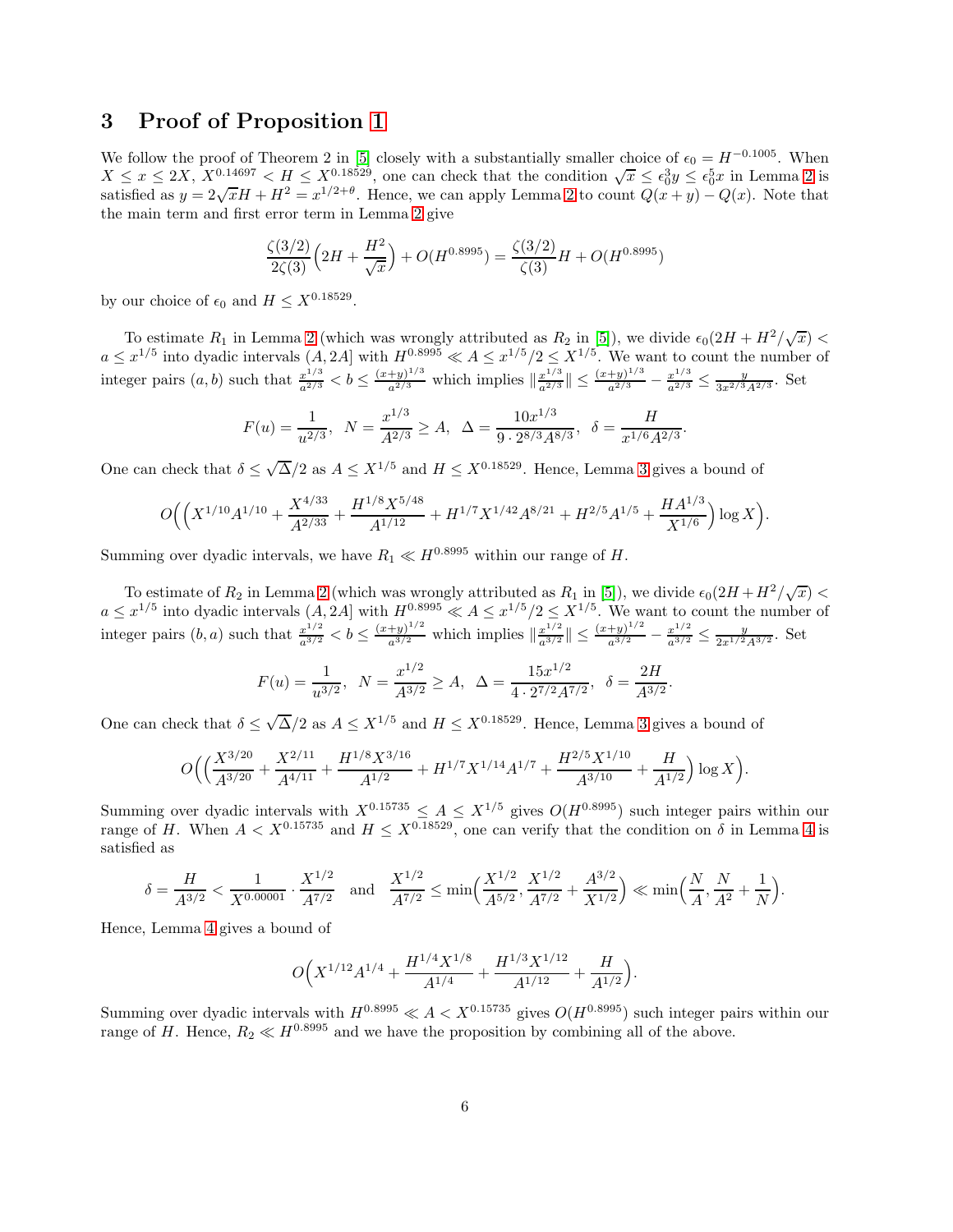# 4 Proof of Proposition [2](#page-2-0)

By [\(1\)](#page-0-3), we can rewrite

<span id="page-6-0"></span>
$$
\frac{1}{X} \int_{X}^{2X} \left| Q(x+y) - Q(x) - \frac{\zeta(3/2)}{\zeta(3)} H \right|^2 dx = \frac{1}{X} \int_{X}^{2X} \Big| \sum_{x < a^2 b^3 \le x+y} \mu^2(b) - \frac{\zeta(3/2)}{\zeta(3)} H \Big|^2 dx \tag{4}
$$

where  $y = 2\sqrt{x}H + H^2$  with  $H \leq X^{\frac{1}{6(1+2\lambda)}}$ . Observe that

<span id="page-6-6"></span>
$$
\sum_{b=1}^{\infty} \frac{\mu^2(b)}{b^s} = \prod_p \left( 1 + \frac{1}{p^s} \right) = \prod_p \frac{\left( 1 - \frac{1}{p^{2s}} \right)}{\left( 1 - \frac{1}{p^s} \right)} = \frac{\zeta(s)}{\zeta(2s)}\tag{5}
$$

for  $\Re s > 1$ . With some parameter  $\lambda > 0$ , we will consider those squarefull numbers with  $b \leq (2X)^{1/3}/H^{\lambda}$ and  $b > (2X)^{1/3}/H^{\lambda}$  separately. The left hand side of [\(4\)](#page-6-0) can be rewritten as

<span id="page-6-3"></span>
$$
\frac{1}{X} \int_{X}^{2X} \Big| \sum_{\substack{x < a^{2}b^{3} \leq x+y \\ b \leq X^{1/3}/H^{\lambda} \\ x < a^{2}b^{3} \leq x+y}} \mu^{2}(b) - H \sum_{b \leq X^{1/3}/H^{\lambda}} \frac{\mu^{2}(b)}{b^{3/2}} \Big|^{2} dx
$$
  
+ 
$$
\sum_{\substack{x < a^{2}b^{3} \leq x+y \\ b > X^{1/3}/H^{\lambda} \\ = I_{1} + I_{2} + O(I_{1}^{1/2}I_{2}^{1/2})} \frac{\mu^{2}(b)}{(b^{3/2})^{2}} \Big|^{2} dx
$$
(6)

by Cauchy-Schwarz inequality where

<span id="page-6-4"></span>
$$
I_1 := \frac{1}{X} \int_X^{2X} \bigg| \sum_{\substack{x < a^2b^3 \le x+y \\ b \le X^{1/3}/H^\lambda}} \mu^2(b) - H \sum_{b \le X^{1/3}/H^\lambda} \frac{\mu^2(b)}{b^{3/2}} \bigg|^2 dx \tag{7}
$$

and

<span id="page-6-2"></span>
$$
I_2 := \frac{1}{X} \int_X^{2X} \bigg| \sum_{\substack{x < a^2b^3 \le x+y \\ b > X^{1/3}/H^\lambda}} \mu^2(b) - H \sum_{b > X^{1/3}/H^\lambda} \frac{\mu^2(b)}{b^{3/2}} \bigg|^2 dx. \tag{8}
$$

Observe that, among squarefull numbers  $x < a^2b^3 \le x + y$  with  $b > X^{1/3}/H^{\lambda}$ , the corresponding a's must be distinct. For otherwise, we would have  $x < a^2b_1^3 < a^2b_2^3 \le x + y$  which implies

$$
2.1\sqrt{2X}H \ge 2\sqrt{x}H + H^2 = y > a^2b_2^3 - a^2b_1^3 \ge a^2(b_1 + 1)^3 - a^2b_1^3 > 3a^2b_1^2 > \frac{3X^{2/3}}{H^{2\lambda}}.
$$

This contradicts with  $H \leq X^{\frac{1}{6(1+2\lambda)}}$ . Thus,

<span id="page-6-1"></span>
$$
\sum_{\substack{xx^{1/3}/H^\lambda}}\mu^2(b) \leq \sqrt{\frac{x+y}{(\frac{X^{1/3}}{H^\lambda})^3}} \leq 2H^{3\lambda/2} \quad \text{and} \quad H \sum_{b>x^{1/3}/H^\lambda} \frac{\mu^2(b)}{b^{3/2}} \ll \frac{H^{1+\lambda/2}}{X^{1/6}} \leq 1\tag{9}
$$

as  $H \leq X^{\frac{1}{6(1+2\lambda)}}, y = 2\sqrt{x}H + H^2$  and  $X \leq x \leq 2X$ . Putting [\(9\)](#page-6-1) into [\(8\)](#page-6-2), we have

<span id="page-6-5"></span>
$$
I_2 \ll H^{3\lambda}.\tag{10}
$$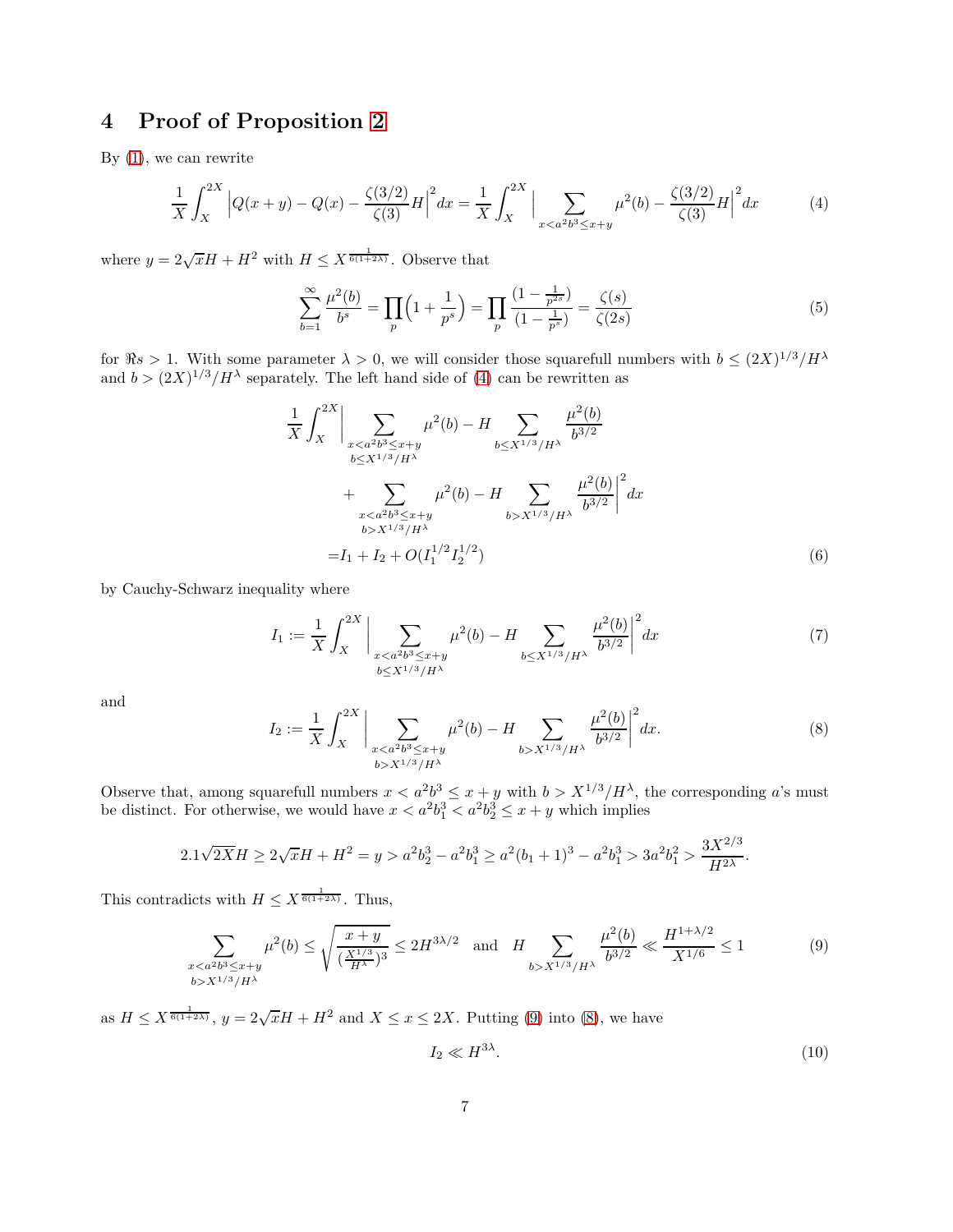We are going to study a smoothed version of  $I_1$  first. Let  $L = X^{1-\epsilon/2}$  and K be some sufficiently large integer (in terms of  $\epsilon$ ). Consider

<span id="page-7-3"></span>
$$
\frac{1}{X} \int_{-\infty}^{\infty} \sigma_{K,X,L}^{\pm}(x) \bigg| \sum_{\substack{x < a^2b^3 \le x+y \\ b \le X^{1/3}/H^\lambda}} \mu^2(b) - H \sum_{b \le X^{1/3}/H^\lambda} \frac{\mu^2(b)}{b^{3/2}} \bigg|^2 dx \tag{11}
$$

We have

$$
\sum_{x < a^2b^3 \le x+y} \mu^2(b) = \sum_{b \le X^{1/3}/H^\lambda} \mu^2(b) \sum_{\sqrt{x/b^3} < a \le \sqrt{(x+y)/b^3}} 1
$$
  
\n
$$
= \sum_{b \le X^{1/3}/H^\lambda} \mu^2(b) \left[ \sqrt{\frac{x+y}{b^3}} - \sqrt{\frac{x}{b^3}} - \psi \left( \sqrt{\frac{x+y}{b^3}} \right) + \psi \left( \sqrt{\frac{x}{b^3}} \right) \right]
$$
  
\n
$$
= H \sum_{b \le X^{1/3}/H^\lambda} \frac{\mu^2(b)}{b^{3/2}} - \sum_{b \le X^{1/3}/H^\lambda} \mu^2(b) \left[ \psi \left( \sqrt{\frac{x+y}{b^3}} \right) - \psi \left( \sqrt{\frac{x}{b^3}} \right) \right]
$$
(12)

where  $\psi(u) = u - [u] - 1/2$ . For  $\psi(u)$ , we apply the Fourier expansion

<span id="page-7-1"></span><span id="page-7-0"></span>
$$
\psi(u) = -\frac{1}{2\pi i} \sum_{0 < |n| \le N} \frac{1}{n} e(nu) + O\Big(\min\big(1, \frac{1}{N \|u\|}\big)\Big). \tag{13}
$$

We take  $N = X^{10}$  and put [\(13\)](#page-7-0) into [\(12\)](#page-7-1). The arising error term is  $O(1/X^4)$  unless  $\|\sqrt{(x+y)/b^3}\| < X^{-5}$ or  $\|\sqrt{x/b^3}\| < X^{-5}$ . When  $\|\sqrt{(x+y)/b^3}\| < X^{-5}$  or  $\|\sqrt{x/b^3}\| < X^{-5}$ , we have  $|\sqrt{(x+y)/b^3} - a_1| < X^{-5}$ or  $|\sqrt{x/b^3} - a_2| < X^{-5}$  for some integers  $a_1, a_2$  which implies

<span id="page-7-2"></span>
$$
\left|\frac{x+y}{b^3} - a_1^2\right|, \left|\frac{x}{b^3} - a_2^2\right| \ll \frac{1}{X^{4.5}} \quad \text{or} \quad |x+y-a_1^2b^3|, \ |x-a_2^2b^3| \ll \frac{1}{X^{3.5}} \tag{14}
$$

as  $b \leq X^{1/3}/H^{\lambda}$ . Let  $E(x)$  be the error in the second sum in [\(12\)](#page-7-1) coming from the error term of [\(13\)](#page-7-0) when  $\|\sqrt{(x+y)/b^3}\| < X^{-5}$  or  $\|\sqrt{x/b^3}\| < X^{-5}$  for some  $b \leq X^{1/3}/H^{\lambda}$ . As there are  $O(\sqrt{X})$  squarefull numbers in the interval  $[X, 3X]$  by  $(2)$ ,

<span id="page-7-4"></span>
$$
E(x) \le \frac{X^{1/3}}{H^{\lambda}}
$$
 and  $E(x)$  is supported on  $O(\sqrt{X})$  intervals of length  $O\left(\frac{1}{X^{3.5}}\right)$  each

by  $(14)$ . Thus, we can replace  $(11)$  by

$$
\frac{1}{4\pi^2 X} \int_{-\infty}^{\infty} \sigma_{K,X,L}^{\pm}(x) \Big| \sum_{b \le X^{1/3}/H^{\lambda}} \mu^2(b) \sum_{0 < |n| \le N} \frac{1}{n} e\Big(\frac{n\sqrt{x}}{b^{3/2}}\Big) \Big[1 - e\Big(\frac{nH}{b^{3/2}}\Big)\Big] + E(x) + O\Big(\frac{1}{X^4}\Big)\Big|^2 dx
$$
\n
$$
= \frac{1}{X} \Big[ J + O\Big(\frac{J^{1/2}}{X^{7/6}} + \frac{1}{X^{7/3}}\Big)\Big] \tag{16}
$$

by Cauchy-Schwarz inequality and  $\int_{-\infty}^{\infty} \sigma_{K,X,L}^{\pm}(x)|E(x) + O(1/X^4)|^2 dx \ll 1/X^{7/3}$  by [\(15\)](#page-7-4). Here

<span id="page-7-7"></span><span id="page-7-6"></span>
$$
J := \frac{1}{4\pi^2} \int_{-\infty}^{\infty} \sigma_{K,X,L}^{\pm}(x) \bigg| \sum_{b \le X^{1/3}/H^{\lambda}} \mu^2(b) \sum_{0 < |n| \le N} \frac{1}{n} e\left(\frac{n\sqrt{x}}{b^{3/2}}\right) \left[1 - e\left(\frac{nH}{b^{3/2}}\right)\right] \bigg|^2 dx. \tag{17}
$$

Expanding things out,

<span id="page-7-5"></span>
$$
J = \frac{1}{4\pi^2} \sum_{b_1, b_2 \le X^{1/3}/H^\lambda} \sum_{0 < |n_1|, |n_2| \le N} \mu^2(b_1) \mu^2(b_2) \frac{1}{n_1 n_2} \times \left[1 - e\left(\frac{n_1 H}{b_1^{3/2}}\right)\right] \left[1 - e\left(\frac{n_2 H}{b_2^{3/2}}\right)\right] \int_{-\infty}^{\infty} \sigma_{K,X,L}^{\pm}(x) e\left(x^{1/2} \left(\frac{n_1}{b_1^{3/2}} - \frac{n_2}{b_2^{3/2}}\right)\right) dx. \tag{18}
$$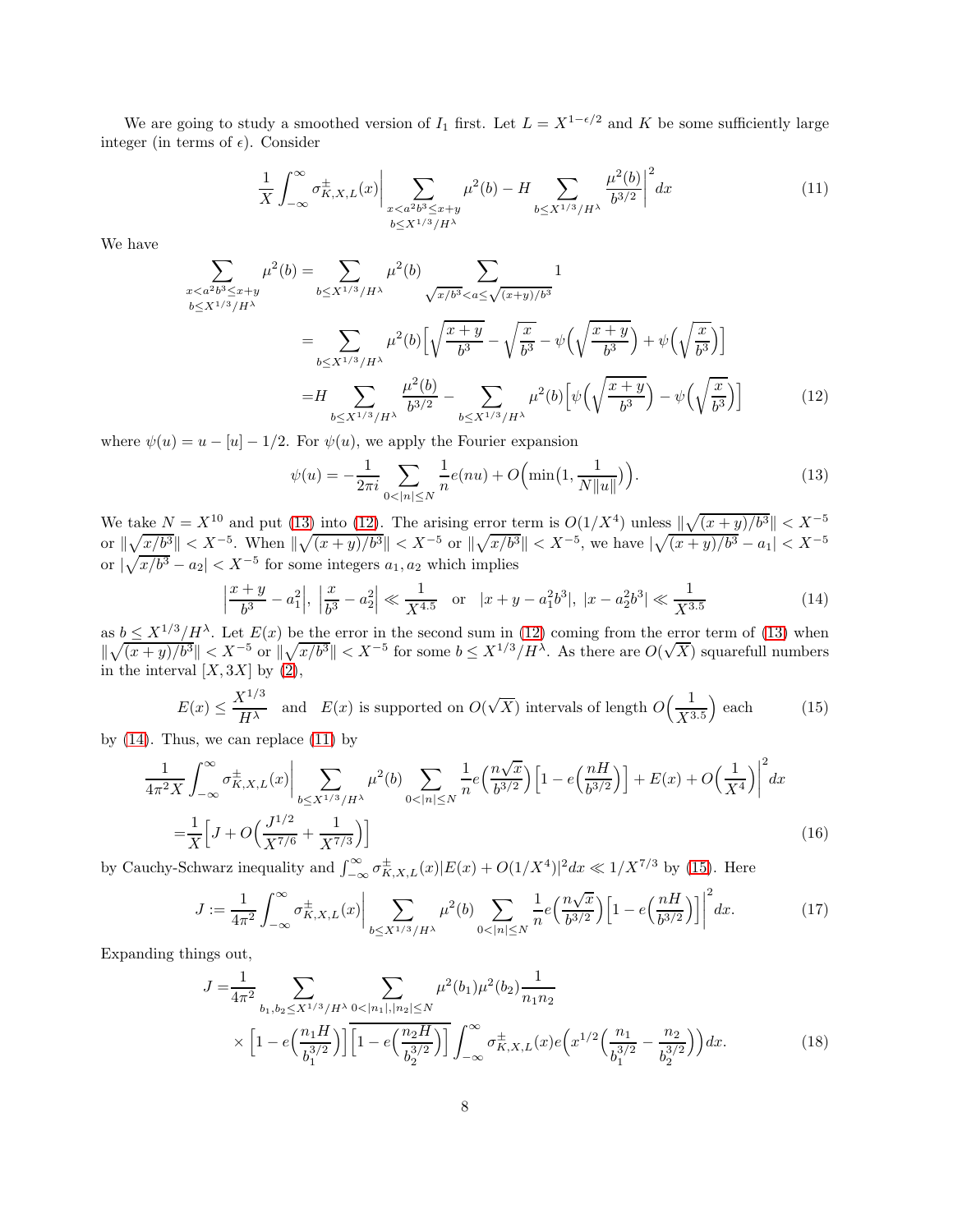By Lemma [1](#page-3-0) with  $H = X^{\epsilon}$ ,  $W = 1$ ,  $Q = X$ ,  $L = X^{1-\epsilon/2}$  and  $R = 1/X^{1-\epsilon}$ , the contribution from those terms with  $\frac{n_1}{b_1^{3/2}}$  $\frac{n_1}{b_1^{3/2}} - \frac{n_2}{b_2^{3/2}}$  $\frac{n_2}{b_2^{3/2}}$  >  $\frac{1}{X^{1/2-\epsilon}}$  is

<span id="page-8-2"></span>
$$
\ll X^{-K\epsilon/2} \ll \frac{1}{X^5} \tag{19}
$$

by picking  $K = [20/\epsilon]$  for example. Hence, we may restrict the sum in [\(18\)](#page-7-5) to those integers for which

$$
\left| \frac{n_1}{b_1^{3/2}} - \frac{n_2}{b_2^{3/2}} \right| \le \frac{1}{X^{1/2 - \epsilon}}.
$$
\n(20)

We separate those  $(n_1, n_2, b_1, b_2)$  for which  $\frac{n_1}{b_1^{3/2}} = \frac{n_2}{b_2^{3/2}}$  $\frac{n_2}{b_2^{3/2}}$  (i.e.  $n_1^2 b_2^3 = n_2^2 b_1^3$ ) and those for which  $\frac{n_1}{b_1^{3/2}} \neq \frac{n_2}{b_2^{3/2}}$  $\frac{n_2}{b_2^{3/2}}.$ In the first case, we must have  $b_1 = b_2 = b$  and  $n_1 = n_2 = n$  which contributes

$$
\frac{\sigma_{K,X,L}^{\pm}}{4\pi^2} \sum_{b \le X^{1/3}/H^{\lambda}} \mu^2(b) \sum_{n \ne 0} \frac{1}{n^2} \left| 1 - e\left(\frac{nH}{b^{3/2}}\right) \right|^2 + O\left(\frac{1}{X^5}\right)
$$

where the error term comes from adding  $|n| > N = X^{10}$  and

 $\overline{\phantom{a}}$  $\overline{\phantom{a}}$ 

$$
\overline{\sigma_{K,X,L}^{\pm}} = \int_{-\infty}^{\infty} \sigma_{K,X,L}^{\pm}(x) dx = X + O_{\epsilon}(X^{1-\epsilon/2}). \tag{21}
$$

As

$$
\left|1 - e\left(\frac{nH}{b^{3/2}}\right)\right| = 2\left|\sin\left(\frac{n\pi H}{b^{3/2}}\right)\right|,
$$

the diagonal terms  $\left(\frac{n_1}{b_1^{3/2}} = \frac{n_2}{b_2^{3/2}}\right)$  $\frac{n_2}{b_2^{3/2}}$ ) from [\(18\)](#page-7-5) contribute

<span id="page-8-3"></span>
$$
(1 + O(X^{-\epsilon/2}))H^2 \sum_{b \le X^{1/3}/H^{\lambda}} \frac{\mu^2(b)}{b^3} \sum_{n \ne 0} S\left(\frac{nH}{b^{3/2}}\right)^2 + O\left(\frac{1}{X^5}\right) \tag{22}
$$

It remains to show that the contribution from those terms with  $n_1^2b_2^3 \neq n_2^2b_1^3$  is also acceptable. Splitting  $n_i$ and  $b_i$  dyadically, we need to bound

<span id="page-8-1"></span>
$$
\min\left(\frac{1}{N_1}, \frac{H}{B_1^{3/2}}\right) \min\left(\frac{1}{N_2}, \frac{H}{B_2^{3/2}}\right) \# \left\{ (b_1, b_2, n_1, n_2) : b_i \sim B_i, n_i \sim N_i, 0 < \left|\frac{n_1}{b_1^{3/2}} - \frac{n_2}{b_2^{3/2}}\right| \le \frac{1}{X^{1/2 - \epsilon}} \right\} \tag{23}
$$

for any  $B_1, B_2 \leq X^{1/3}/H^{\lambda}$  and  $N_1, N_2 \leq N$ . For  $\lambda > \epsilon$ , we have  $\frac{B_1^{3/2}}{X^{1/2-\epsilon}}, \frac{B_2^{3/2}}{X^{1/2-\epsilon}} \ll \frac{X^{\epsilon}}{H^{3/2\lambda}} < 0.1$ . So, we can assume that  $N_1 \geq \frac{10B_1^{3/2}}{X^{1/2-\epsilon}}$  and  $N_2 \geq \frac{10B_2^{3/2}}{X^{1/2-\epsilon}}$ . Thus,

<span id="page-8-0"></span>
$$
\left|\frac{n_1}{b_1^{3/2}} - \frac{n_2}{b_2^{3/2}}\right| \le \frac{1}{X^{1/2 - \epsilon}}\tag{24}
$$

has no solution unless  $N_1 B_2^{3/2} \approx N_2 B_1^{3/2}$ . Also, [\(24\)](#page-8-0) implies

$$
|n_1^2 b_2^3 - n_2^2 b_1^3| \ll N_1 B_2^{3/2} \frac{B_1^{3/2} B_2^{3/2}}{X^{1/2 - \epsilon}}.
$$
\n(25)

Case 1: When  $\frac{B_1^{3/2}B_2^{3/2}}{X^{1/2-\epsilon}} > (N_1^{1/2}N_2^{1/2}B_1^{3/4}B_2^{3/4})^{0.1234}$ , Trifonov's result on [\(3\)](#page-0-1) tells us that the number of such pairs of squarefull numbers  $n_1^2b_2^3$  and  $n_2^2b_1^3$  is bounded by  $O((\frac{B_1^{3/2}B_2^{3/2}}{X^{1/2-\epsilon}})^2)$ . Hence, the contribution to [\(23\)](#page-8-1) is

<span id="page-8-4"></span>
$$
\ll \sum_{B_1, B_2 \le X^{1/3}/H^{\lambda}} \frac{H}{B_1^{3/2}} \frac{H}{B_2^{3/2}} \frac{B_1^3 B_2^3}{X^{1-2\epsilon}} \ll_{\epsilon} H^{2-3\lambda} X^{2\epsilon}.
$$
 (26)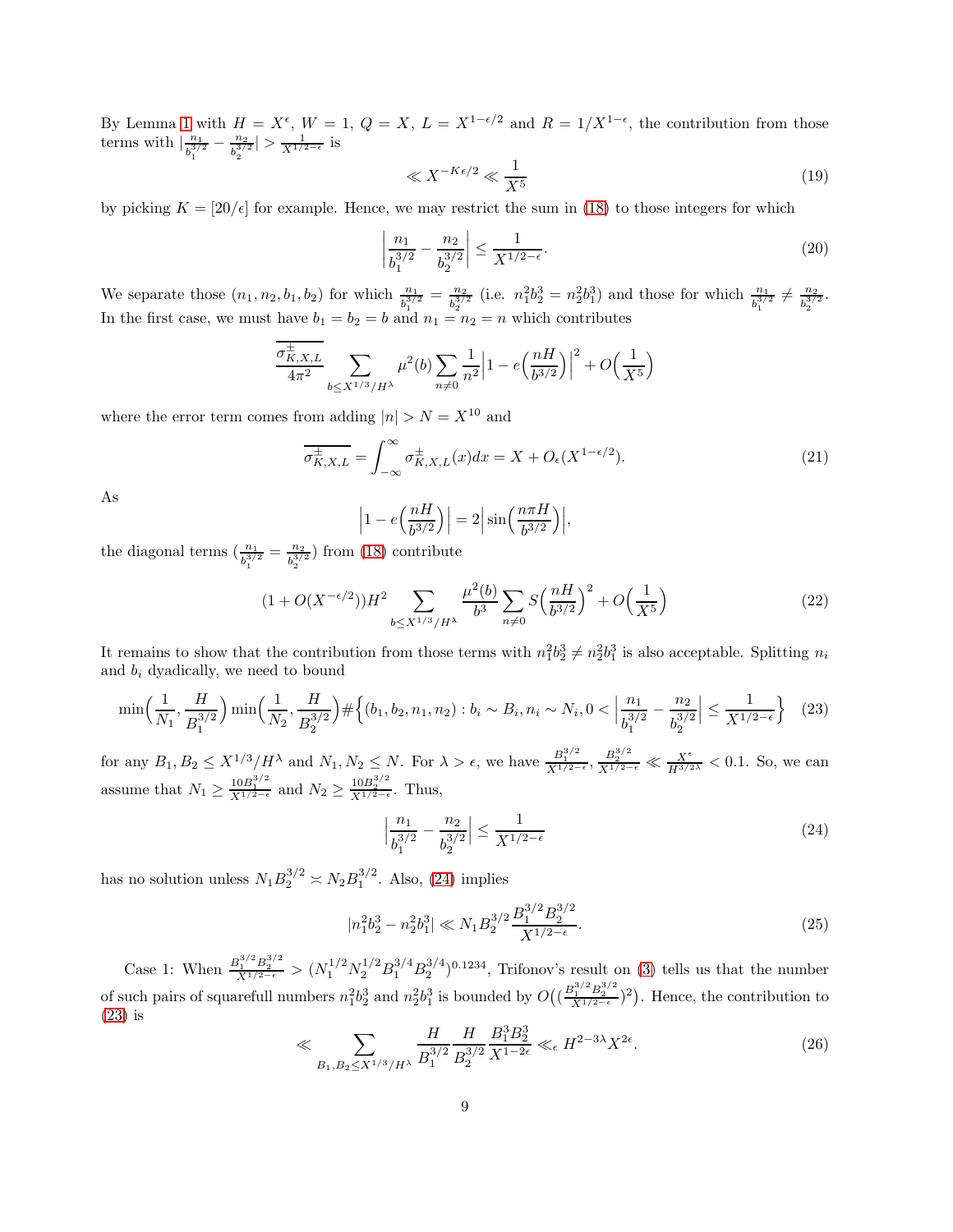Case 2: When  $\frac{B_1^{3/2}B_2^{3/2}}{X^{1/2-\epsilon}} \leq (N_1^{1/2}N_2^{1/2}B_1^{3/4}B_2^{3/4})^{0.1234}$ , Trifonov's result on [\(3\)](#page-0-1) tells us that the number of such pairs of squarefull numbers  $n_1^2b_2^3$  and  $n_2^2b_1^3$  is bounded by  $O((N_1^{1/2}N_2^{1/2}B_1^{3/4}B_2^{3/4})^{0.2468})$ . Hence, the contribution to [\(23\)](#page-8-1) is

<span id="page-9-0"></span>
$$
\ll \sum_{B_1, B_2 \le X^{1/3}/H^{\lambda}} \frac{1}{N_1^{0.8766}} \frac{H^{0.1234}}{B_1^{0.1851}} \frac{1}{N_2^{0.8766}} \frac{H^{0.1234}}{B_2^{0.1851}} N_1^{0.1234} N_2^{0.1234} B_1^{0.1851} B_2^{0.1851} \ll H^{0.2468} \log^2 X. \tag{27}
$$

Combining [\(17\)](#page-7-6), [\(18\)](#page-7-5), [\(19\)](#page-8-2), [\(22\)](#page-8-3), [\(23\)](#page-8-1), [\(26\)](#page-8-4) and [\(27\)](#page-9-0), we have

<span id="page-9-1"></span>
$$
J = (1 + O(X^{-\epsilon/2}))2H^2 \sum_{b \le X^{1/3}/H^{\lambda}} \frac{\mu^2(b)}{b^3} \sum_{n \ge 1} S\left(\frac{nH}{b^{3/2}}\right)^2 + O_{\epsilon}\left(H^{2-3\lambda}X^{2\epsilon} + H^{0.2468} \log^2 X\right).
$$
 (28)

From Proposition [3,](#page-2-1) we know that  $J \asymp_{\epsilon} H^{2/3}$ . Since the characteristic function of the interval [X, 2X] is between  $\sigma_{K,X,L}^-$  and  $\sigma_{K,X,L}^+$ , Proposition [2](#page-2-0) follows from [\(4\)](#page-6-0), [\(6\)](#page-6-3), [\(7\)](#page-6-4), [\(8\)](#page-6-2), [\(10\)](#page-6-5), [\(11\)](#page-7-3), [\(16\)](#page-7-7) and [\(28\)](#page-9-1).

# 5 Proof of Proposition [3](#page-2-1)

In this section, we shall focus on finding an asymptotic formula for the diagonal contribution:

<span id="page-9-5"></span>
$$
2H^2 \sum_{b \le X^{1/3}/H^{\lambda}} \frac{\mu^2(b)}{b^3} \sum_{n \ge 1} S\left(\frac{nH}{b^{3/2}}\right)^2 \quad \text{where} \quad S(x) = \frac{\sin \pi x}{\pi x}.
$$
 (29)

As in [\[3\]](#page-11-2), we consider a smoother sum first. Fix  $\epsilon > 0$  and  $K_0 > 0$ . Suppose that  $w : \mathbb{R} \to \mathbb{C}$  satisfies

<span id="page-9-2"></span>
$$
|w^{(k)}(y)| \le K_0 \frac{H^{l\epsilon/4}}{(1+|y|)^l} \tag{30}
$$

for all  $k, l \in \{0, 1, 2, 3, 4\}$ . We claim that

<span id="page-9-3"></span>
$$
2H^2 \sum_{b \le X^{1/3}/H^{\lambda}} \frac{\mu^2(b)}{b^3} \sum_{n \ge 1} \left| w\left(\frac{n}{b^{3/2}}\right) \right|^2 = H^{2/3} \frac{\zeta(4/3)}{\zeta(2)} \int_0^\infty |w(y)|^2 y^{1/3} dy + O_\epsilon \left( \frac{H^{1+\lambda/2+\epsilon/4}}{X^{1/6}} + H^{1/3} \right). \tag{31}
$$

Proof of claim: This is very similar to Lemma 8 in [\[3\]](#page-11-2). Firstly, we complete the sum over all b. By [\(30\)](#page-9-2) for  $k = 0$  and  $l = 0, 1$ , we have

$$
\sum_{n\geq 1} |w(n/\nu)|^2 \ll \sum_{1\leq n\leq \nu} \frac{1}{n^{\epsilon/4}} + \sum_{n>\nu} \frac{H^{\epsilon/2} \nu^2}{n^2} \ll_{\epsilon} \nu H^{\epsilon/4}
$$

for any  $\nu > 0$ . Hence,

$$
2H^2 \sum_{b > X^{1/3}/H^\lambda} \frac{\mu^2(b)}{b^3} \sum_{n \geq 1} \left| w\Big(\frac{nH}{b^{3/2}}\Big) \right|^2 \ll H^{1+\epsilon/4} \sum_{b > X^{1/3}/H^\lambda} \frac{1}{b^{3/2}} \ll_{\epsilon} \frac{H^{1+\lambda/2+\epsilon/4}}{X^{1/6}}.
$$

Thus, the left hand side of [\(31\)](#page-9-3) is

<span id="page-9-4"></span>
$$
2H^2 \sum_{b\geq 1} \frac{\mu^2(b)}{b^3} \sum_{n\geq 1} \left| w\left(\frac{nH}{b^{3/2}}\right) \right|^2 + O_{\epsilon}\left(\frac{H^{1+\lambda/2+\epsilon/4}}{X^{1/6}}\right). \tag{32}
$$

Secondly, we use contour integration to simplify [\(32\)](#page-9-4). Define  $g(x) := |w(e^x)|^2 e^x$ , which is smooth and decays exponentially as  $|x| \to \infty$  by [\(30\)](#page-9-2). Its Fourier transform

$$
\hat{g}(\xi) = \int_{-\infty}^{\infty} |w(e^x)|^2 e^x e^{-2\pi ix\xi} dx = \int_0^{\infty} |w(y)|^2 y^{-2\pi i\xi} dy,
$$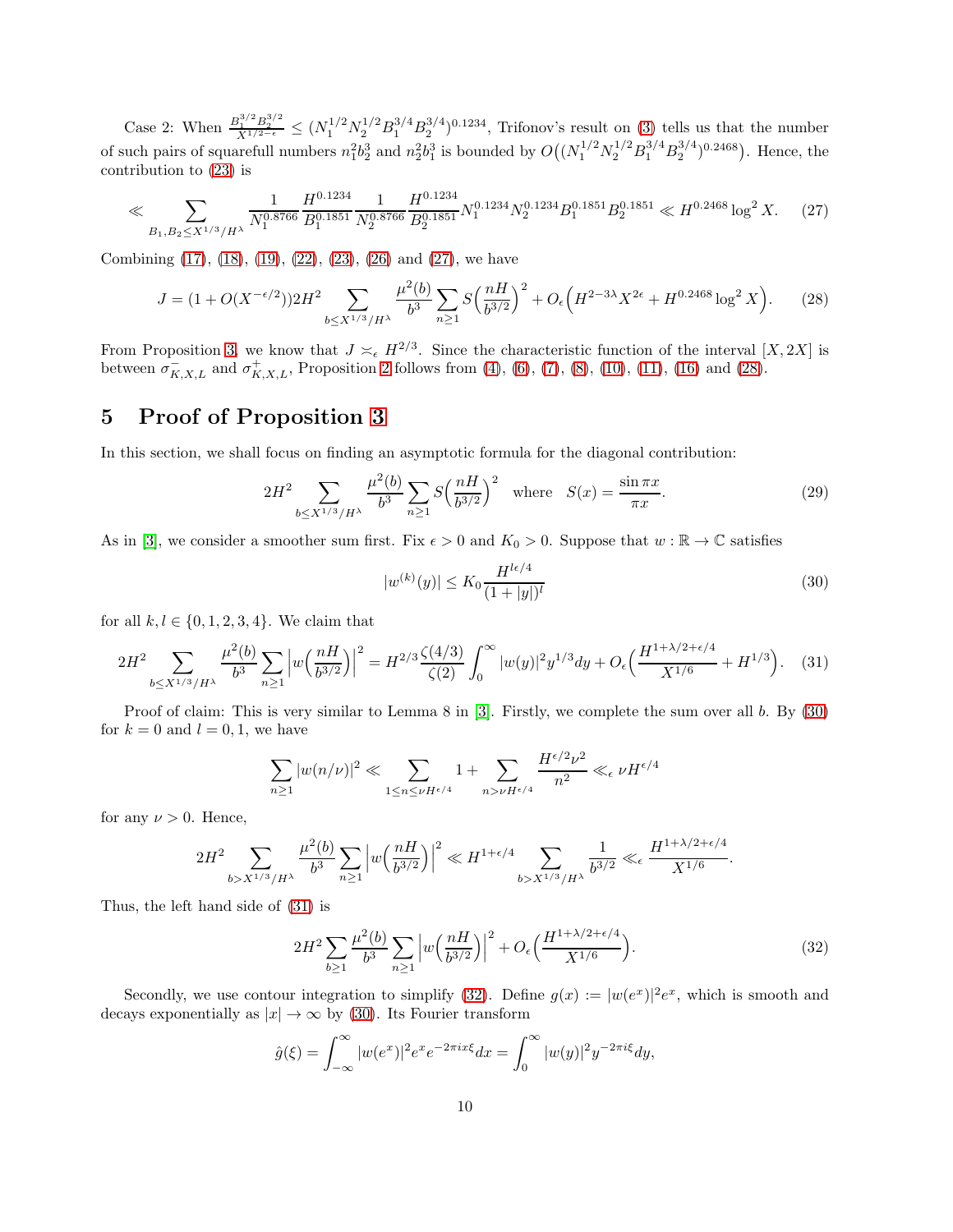and one can show that (i)  $\hat{g}(\xi)$  is entire and (ii)  $\hat{g}(\xi) = O(H^{2\epsilon}/(|\xi|+1)^3)$  uniformly for  $|\Im(\xi)| < 1/(2\pi)$  by [\(30\)](#page-9-2) and standard partial summation argument. Then Fourier inversion gives, for  $r > 0$ ,

$$
|w(r)|^2 = r^{-1} \frac{1}{2\pi i} \int_{(c)} r^s \hat{g}\left(\frac{s}{2\pi i}\right) ds,
$$

where the integral is over  $\Re(s) = c$  with  $-1 < c < 1$ . Hence, taking  $c = -1/4$ ,

$$
2H^2 \sum_{b\geq 1} \frac{\mu^2(b)}{b^3} \sum_{n\geq 1} \left| w\left(\frac{n}{b^{3/2}}\right) \right|^2 = \frac{H}{i\pi} \sum_{b\geq 1} \frac{\mu^2(b)}{b^{3/2}} \sum_{n\geq 1} \frac{1}{n} \int_{(-1/4)} H^s n^s b^{-3s/2} \hat{g}\left(\frac{s}{2\pi i}\right) ds.
$$

Due to absolute convergence of the series, one can take the sums inside the integral and the above becomes

$$
\frac{H}{i\pi} \int_{(-1/4)} H^s \zeta(1-s) \frac{\zeta(\frac{3}{2}(1+s))}{\zeta(3(1+s))} \hat{g}\left(\frac{s}{2\pi i}\right) ds
$$

by [\(5\)](#page-6-6). Because of the bounds on  $\hat{g}$  and  $\zeta(1/2 + it) \ll t^{1/6} \log^2 t$ , we can push the contour integral above to the left to an integral over  $\Re(s) = -2/3$ . Picking out a residue at  $x = -1/3$  from the singularity of  $\zeta(\frac{3}{2}(1+s))$ , the above simplifies to

$$
H^{2/3}\frac{\zeta(4/3)}{\zeta(2)}\hat{g}\left(-\frac{1}{6\pi i}\right) + O(H^{1/3}) = H^{2/3}\frac{\zeta(4/3)}{\zeta(4)}\int_0^\infty |w(y)|^2y^{1/3}dy + O(H^{1/3}).
$$

This and [\(32\)](#page-9-4) finish the proof of the claim.

To deal with [\(29\)](#page-9-5), we introduce the function

<span id="page-10-0"></span>
$$
w(y):=S(y)h\Big(\frac{y}{H^{\epsilon/4}}\Big)
$$

where h is a smooth bump function such that  $h(x) = 1$  for  $|x| \le 1$  and  $h(x) = 0$  for  $|x| \ge 2$  (for example, one can take  $h(x) = \sigma_{10,2,0.1}^+(x-3)$ . Then one can check that  $w(y)$  satisfies the hypothesis [\(30\)](#page-9-2). For such  $w,$ 

$$
2H^2 \sum_{b \le X^{1/3}/H^{\lambda}} \frac{\mu^2(b)}{b^3} \sum_{n \ge 1} \left( S\left(\frac{nH}{b^{3/2}}\right)^2 - w\left(\frac{nH}{b^{3/2}}\right)^2 \right) \ll H^2 \sum_{\substack{b \le X^{1/3}/H^{\lambda}, n \ge 1 \\ nH^{1-\epsilon/4} \ge b^{3/2}}} \frac{1}{b^3} \frac{1}{(nH/b^{3/2})^2}
$$
  

$$
\ll \sum_{b \le H^{2/3-\epsilon/6}} \sum_{n \ge 1} \frac{1}{n^2} + \sum_{b > H^{2/3-\epsilon/6}} \sum_{n \ge b^{3/2}/H^{1-\epsilon/4}} \frac{1}{n^2} \ll_{\epsilon} H^{2/3-\epsilon/6}.
$$
 (33)

On the other hand,

<span id="page-10-1"></span>
$$
\int_0^\infty |S(y)|^2 y^{1/3} dy - \int_0^\infty |w(y)|^2 y^{1/3} dy \ll \int_{H^{\epsilon/4}}^\infty y^{-5/3} dy \ll_\epsilon H^{-\epsilon/6}.
$$
 (34)

Combining  $(31)$ ,  $(33)$  and  $(34)$ , we have

$$
2H^2 \sum_{b \le X^{1/3}/H^\lambda} \frac{\mu^2(b)}{b^3} \sum_{n \ge 1} \left| S\left(\frac{nH}{b^{3/2}}\right) \right|^2 = H^{2/3} \frac{\zeta(4/3)}{\zeta(2)} \int_0^\infty |S(y)|^2 y^{1/3} dy + O_\epsilon \left( \frac{H^{1+\lambda/2+\epsilon/4}}{X^{1/6}} + H^{2/3-\epsilon/6} \right)
$$

which gives Proposition [3.](#page-2-1)